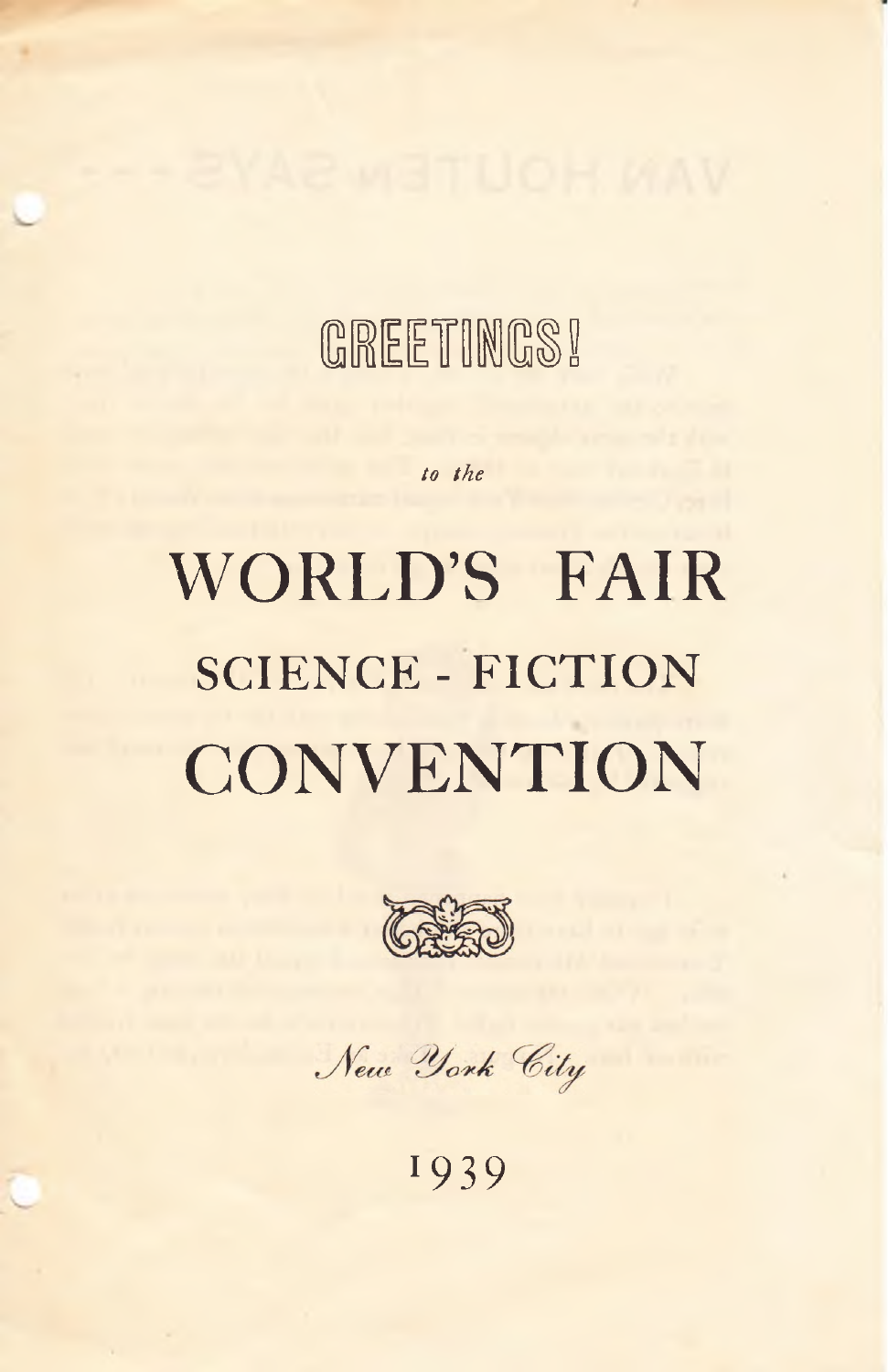## VAN HOUTEn SAYS----

Well, here we all are, a bunch of scientifictional nuts (fans to the uninitiated) together again for the fourth time, with the same objects in view, and the same effulgent noses to light our way to them. The science-fiction circus is in here, Grerter New York is just outside, and the World's Fair is out on the Flushing dumps, so don't start a Tong war with your friends about where to go for a good time.

The more ads you see in .his part of the country, the more painfully familiar you become with the trylon and perisphere. Perish the thought, but some say that this motif was suggested by half a man!

I wonder what happened to all the feiry resolve of a year or so ago to have more and better scientifiction movies made? Taurasi and Marconette even issued special fan mags to this end. What's the matter? Don't we want stf. movies, or have we lost our guts to fight? That seems to be the main trouble with stf. fans. No guts. Take an Ex-lax, boys, and let,s go!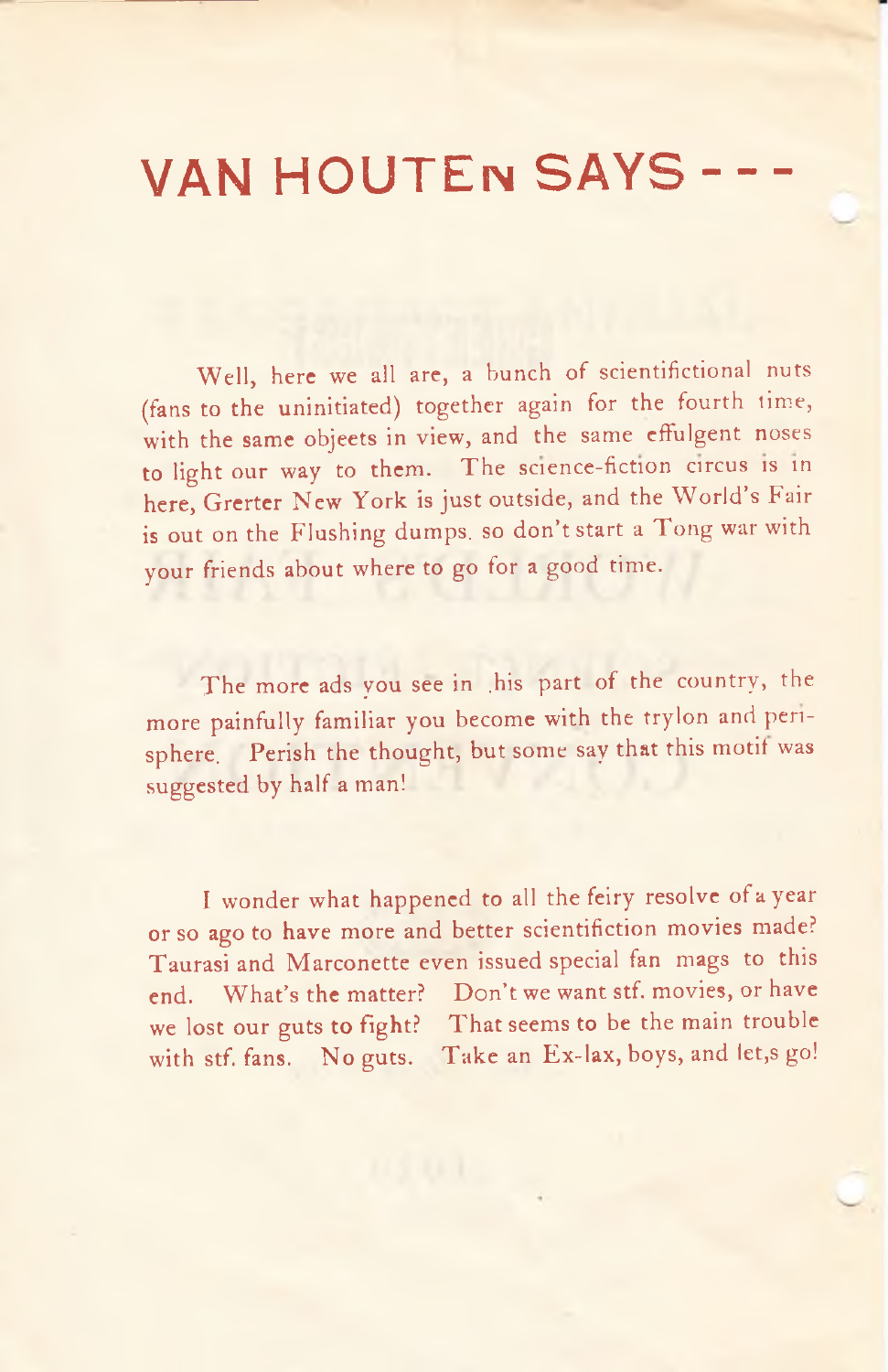Work on TESSERACT ANNUAL is progressing quite satisfactorily. I hoped to have it ready for the convention, but a rush order that my printer got prevented me. It will only be a month or so ---

Campbell has introduced four new authors in the last six months, at least.